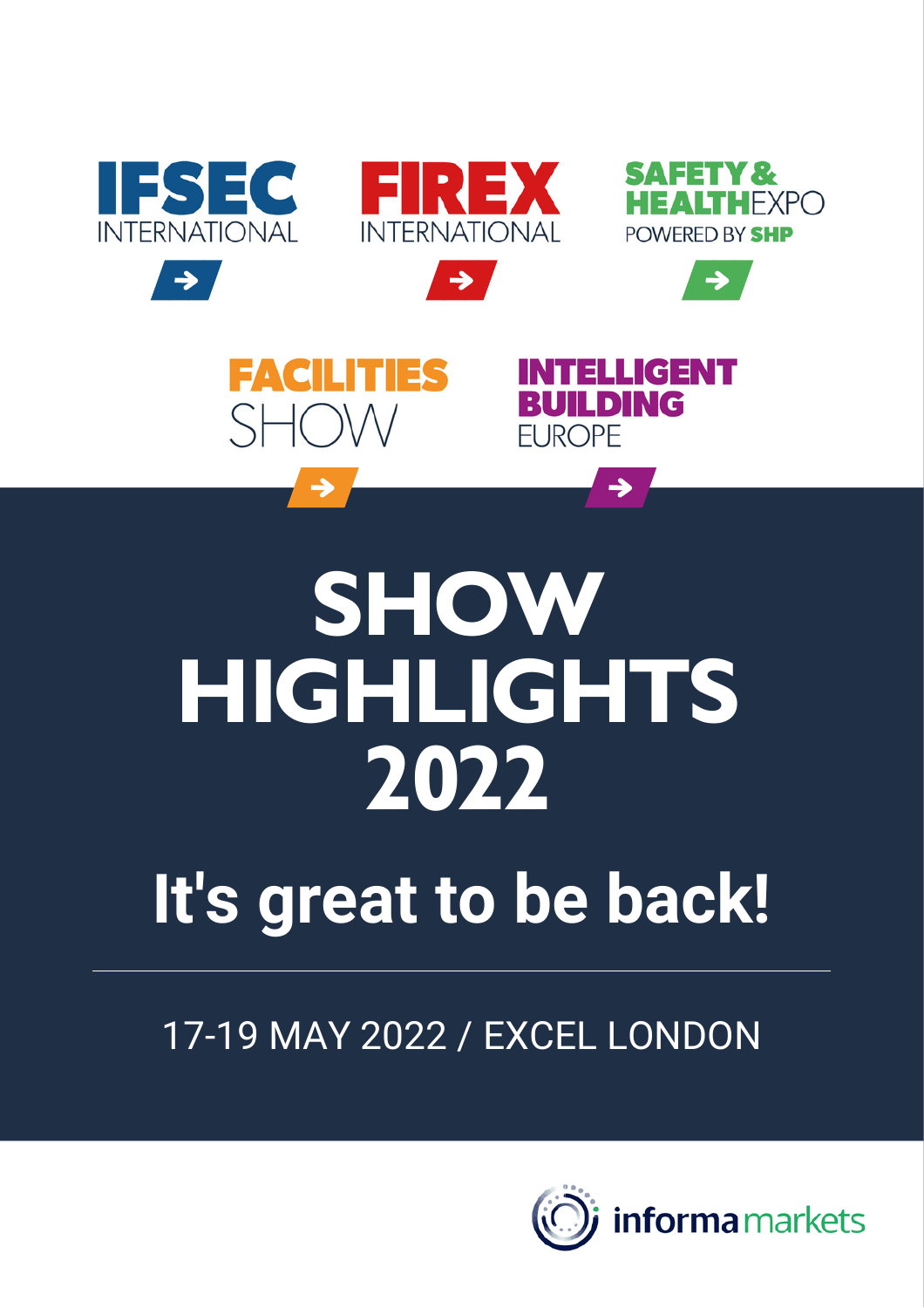## **SHOW HIGHLIGHTS 2022**

### **THE SHOWS IN NUMBERS**





#### **SAMPLE VISITOR LIST**

RME Area Manager **Amazon**

Senior Facilities Manager **Mace**

Procurement Manager **John Lewis Partnership**

> Head of FM **WICKES**

Procurement & Services **Director CBRE**

Global Head of Property **Operations British Airways**

Head of Operations and **Maintenance National Grid**

> **Director ArcusFM**

Group Property Manager **Radisson Blu Edwardian**

Head of FM **Anglian Water** Facilities Manager **Nationwide**

Regional Facilities Manager **British Land**

Head of Facilities & Building Safety **Compliance Centrepoint**

Head of Construction & FM **Homebase**

Head of Workplace **Drax Group**

Global Head Of Facilities Management **Deliveroo**

> Global Facilities **Director Baker Hughes**

Head of Facilities Management **Hermes**

Property Development and Facilities Manager **Enterprise Holdings**

#### **WHO VISITED?**



The annual purchasing power of 1 in 4 of our attendees



were interested in doing business with **Facilities Management** or **Smart Building** suppliers

**42%** Heads of Department, C-Suite, Directors or Owners

O.

#### 66 55

What we love about the show is the atmosphere, it's the right people. It's a really professional well set up show.

> **Alex Rogers, Head of Sales Planon**